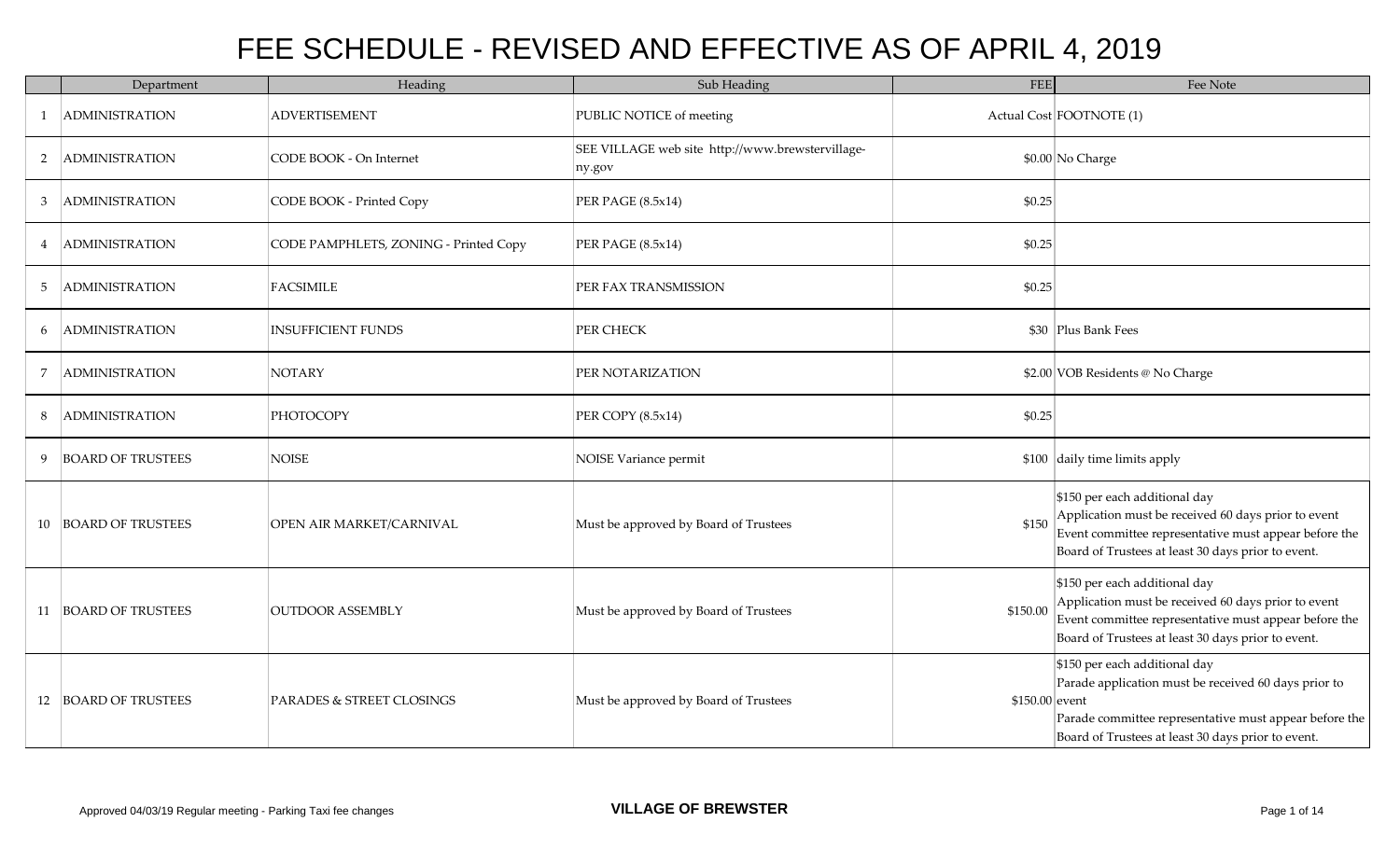|    | 13 BOARD OF TRUSTEES     | PROFESSIONAL SERVICES FOOTNOTE(2) | S.E.Q.R. - State Environmental Quality Review<br>processing fee |                     | Actual Cost FOOTNOTE (1)                                                                                                                                                                                                                                                                                                                                                                                                                                                        |
|----|--------------------------|-----------------------------------|-----------------------------------------------------------------|---------------------|---------------------------------------------------------------------------------------------------------------------------------------------------------------------------------------------------------------------------------------------------------------------------------------------------------------------------------------------------------------------------------------------------------------------------------------------------------------------------------|
|    | 14 BOARD OF TRUSTEES     | PROFESSIONAL SERVICES FOOTNOTE(2) | E.I.S. - Environmental impact statement processing fee          |                     | Actual Cost FOOTNOTE (1)                                                                                                                                                                                                                                                                                                                                                                                                                                                        |
|    | 15 BOARD OF TRUSTEES     | PROFESSIONAL SERVICES FOOTNOTE(2) | Professional Services when required                             |                     | Actual Cost FOOTNOTE (1)                                                                                                                                                                                                                                                                                                                                                                                                                                                        |
|    | 16 BOARD OF TRUSTEES     | PUBLIC HEARING                    | Continuation of requested Public Hearing                        | \$100.00            |                                                                                                                                                                                                                                                                                                                                                                                                                                                                                 |
|    | 17 BOARD OF TRUSTEES     | PUBLIC HEARING                    | Request for Public Hearing                                      | \$250.00            |                                                                                                                                                                                                                                                                                                                                                                                                                                                                                 |
|    | 18 BOARD OF TRUSTEES     | SPECIAL EXCEPTION USE PERMIT      | Request for a Special Exception Use Permit                      | \$500.00            | plus \$10.00 per sq. ft. over 5,000 sq. ft. not to exceed<br>\$2,000.00                                                                                                                                                                                                                                                                                                                                                                                                         |
|    | 19 BOARD OF TRUSTEES     | SPECIAL EXCEPTION USE PERMIT      | <b>ESCROW</b> for Professional Services -FOOTNOTE (2)           | \$1,000             | Escrow due with request. Replenish when remaining<br>balance reaches \$500.00                                                                                                                                                                                                                                                                                                                                                                                                   |
| 20 | <b>BOARD OF TRUSTEES</b> | <b>SPECIAL MEETING</b>            | Request for Additional Board Meeting                            | \$500.00            | Escrow due with request. Plus actual costs.<br>FOOTNOTE 1.                                                                                                                                                                                                                                                                                                                                                                                                                      |
| 21 | <b>BOARD OF TRUSTEES</b> | <b>ZONING AMENDMENT</b>           | Request for an Amendment to Zoning                              | \$1,500.00          | Escrow due with request. Plus Escrow and actual costs-<br>FOOTNOTE 1                                                                                                                                                                                                                                                                                                                                                                                                            |
|    | 22 BOARD OF TRUSTEES     | <b>ZONING AMENDMENT</b>           | ESCROW for Professional Services -FOOTNOTE (2)                  | \$3,000.00          | Escrow due with request. Replenish when remaining<br>balance reaches \$1000.00                                                                                                                                                                                                                                                                                                                                                                                                  |
|    | 23 BUILDING DEPARTMENT   | <b>BUILDING PERMIT</b>            | <b>STARTING WORK WITHOUT PERMIT</b>                             | \$500.00<br>minimum | Double permit fees with a minimum of \$500                                                                                                                                                                                                                                                                                                                                                                                                                                      |
|    | 24 BUILDING DEPARTMENT   | <b>BUILDING PERMIT</b>            | COMMERCIAL Renovation and Alterations                           |                     | Plus:For each \$1,000 or fraction thereof of construction<br>costs first \$100,000: \$20<br>For each \$1,000 or fraction thereof of construction costs<br>next \$150,000: \$17.50<br>\$250 For each \$1,000 or fraction thereof of construction costs<br>next \$250,000: \$15<br>For each \$1,000 or fraction thereof of construction costs<br>next \$500,000: \$12.50<br>For each \$1,000 or fraction thereof of construction costs<br>next $$5,000,000$ and thereafter: $$10$ |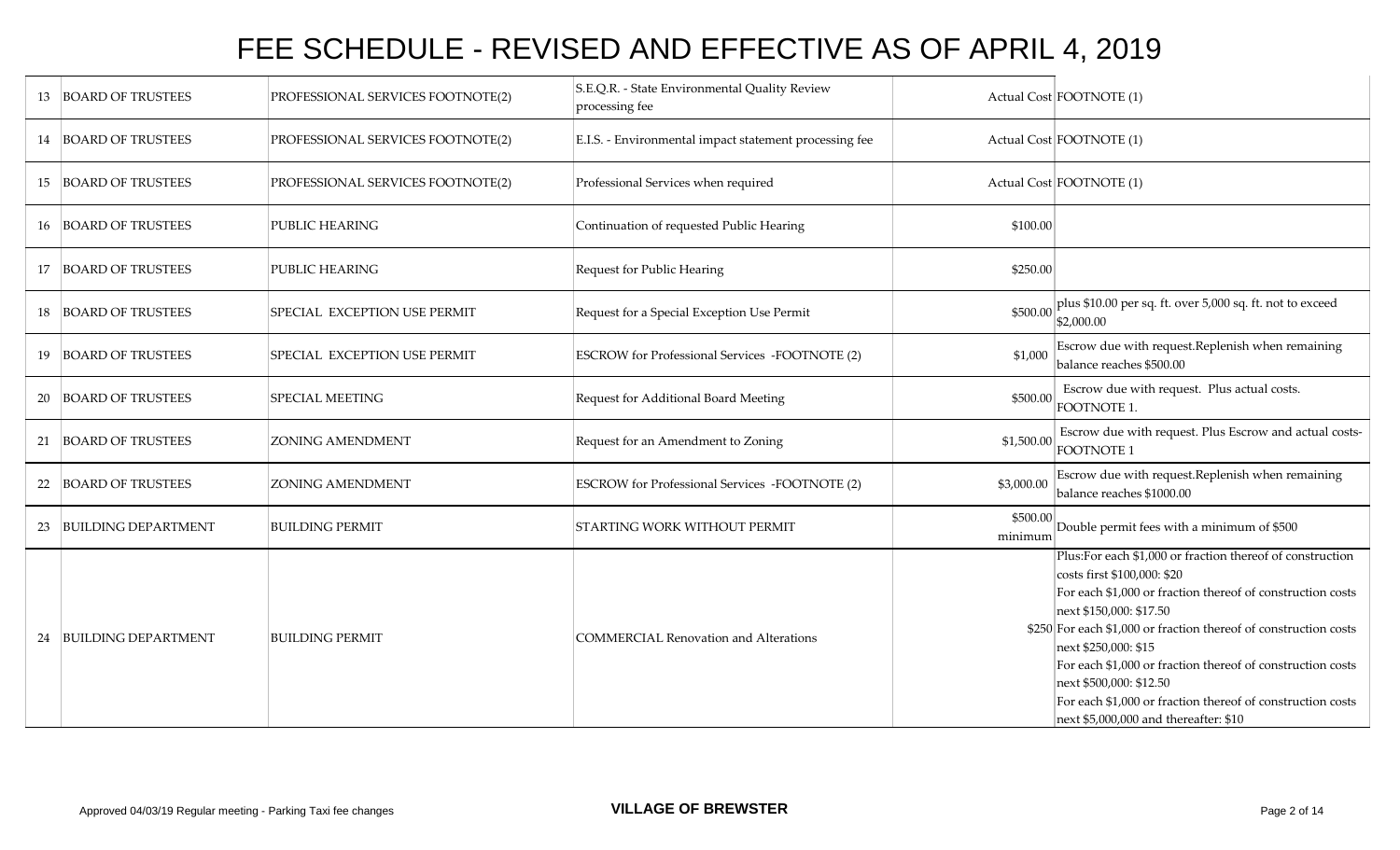| 25 | <b>BUILDING DEPARTMENT</b> | <b>BUILDING PERMIT</b>            | COMMERCIAL New Construction and general<br>alterations, additions,                |          | Plus For each \$1,000 or fraction thereof of construction<br>costs first \$100,000: \$20<br>For each \$1,000 or fraction thereof of construction costs<br>next \$150,000: \$17.50<br>\$500 For each \$1,000 or fraction thereof of construction costs<br>next \$250,000: \$15<br>For each \$1,000 or fraction thereof of construction costs<br>next \$500,000: \$12.50<br>For each \$1,000 or fraction thereof of construction costs<br>next \$5,000,000 and thereafter: \$10         |
|----|----------------------------|-----------------------------------|-----------------------------------------------------------------------------------|----------|---------------------------------------------------------------------------------------------------------------------------------------------------------------------------------------------------------------------------------------------------------------------------------------------------------------------------------------------------------------------------------------------------------------------------------------------------------------------------------------|
| 26 | <b>BUILDING DEPARTMENT</b> | <b>BUILDING PERMIT</b>            | RESIDENTIAL Renovation and Alterations per structure.                             |          | Plus For each \$1,000 or fraction thereof of construction<br>costs first \$100,000: \$12.50<br>For each \$1,000 or fraction thereof of construction costs<br>next \$150,000: \$10.00<br>\$125 For each \$1,000 or fraction thereof of construction costs<br>next \$250,000: \$7.50<br>For each \$1,000 or fraction thereof of construction costs<br>next \$500,000: \$5.00<br>For each \$1,000 or fraction thereof of construction costs<br>next $$5,000,000$ and thereafter: $$2.50$ |
| 27 | <b>BUILDING DEPARTMENT</b> | <b>BUILDING PERMIT</b>            | RESIDENTIAL New Construction and general<br>alterations, additions per structure. | \$250.00 | Plus For each \$1,000 or fraction thereof of construction<br>costs first \$100,000: \$12.50<br>For each \$1,000 or fraction thereof of construction costs<br>next \$150,000: \$10.00<br>For each \$1,000 or fraction thereof of construction costs<br>next \$250,000: \$7.50<br>For each \$1,000 or fraction thereof of construction costs<br>next \$500,000: \$5.00<br>For each \$1,000 or fraction thereof of construction costs<br>next \$5,000,000 and thereafter: \$2.50         |
| 28 | <b>BUILDING DEPARTMENT</b> | <b>BUILDING PERMIT, AMENDMENT</b> | AMENDMENT of permit COMMERCIAL                                                    |          | \$500 each occurrence                                                                                                                                                                                                                                                                                                                                                                                                                                                                 |
| 29 | <b>BUILDING DEPARTMENT</b> | <b>BUILDING PERMIT, AMENDMENT</b> | AMENDMENT of permit RESIDENTIAL                                                   |          | \$250 each occurrence                                                                                                                                                                                                                                                                                                                                                                                                                                                                 |
| 30 | <b>BUILDING DEPARTMENT</b> | <b>BUILDING PERMIT, EXTENSION</b> | Extension of permit (only 2 one-year extensions allowed)                          |          | 50% of original building permit fee (per extension)                                                                                                                                                                                                                                                                                                                                                                                                                                   |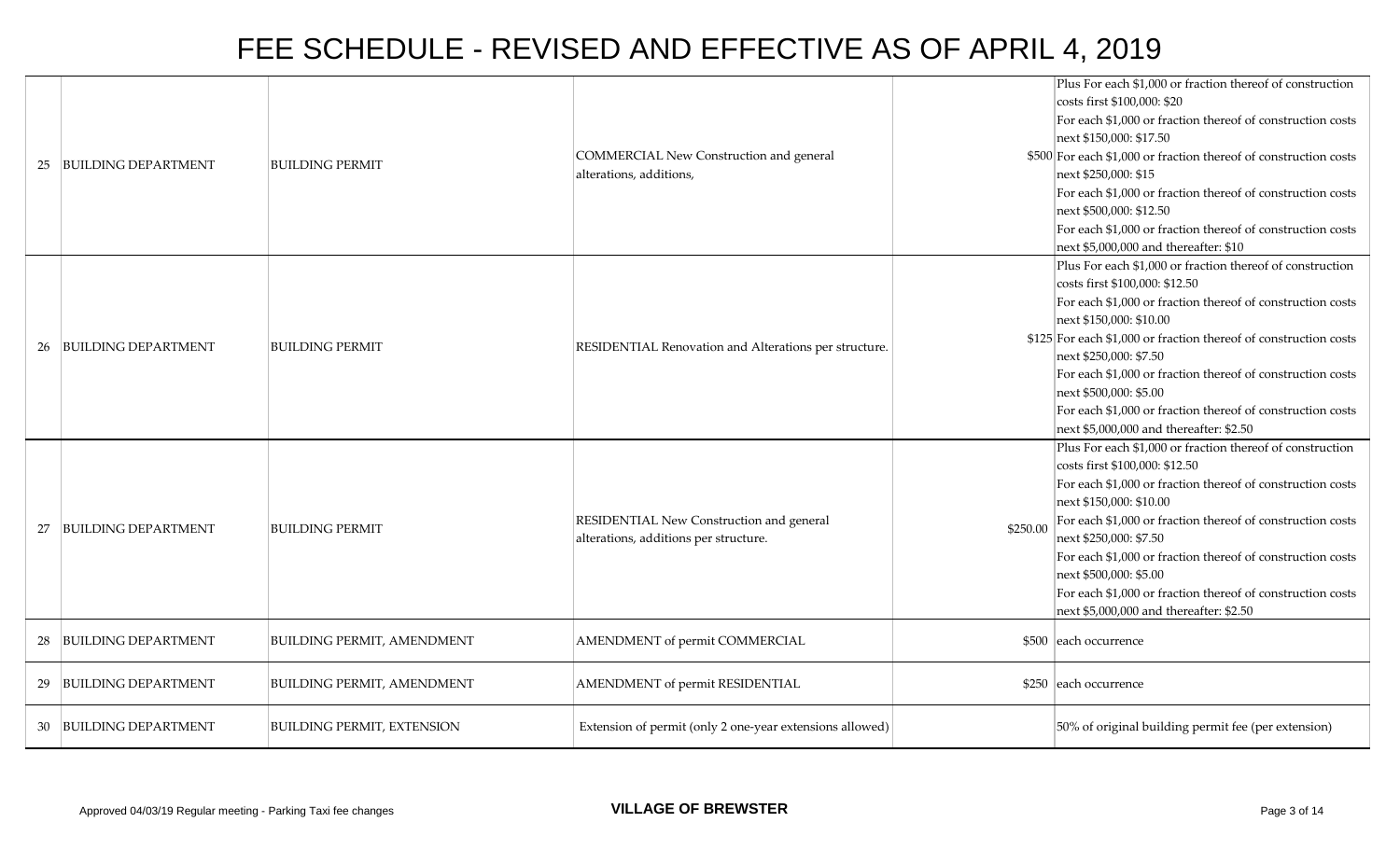| 31 | <b>BUILDING DEPARTMENT</b> | <b>BUILDING PERMIT, OTHER</b>   | <b>OTHER</b>                                                                  |          | \$TBD FOOTNOTE (1) FOOTNOTE(4)                                                                                                                                                            |
|----|----------------------------|---------------------------------|-------------------------------------------------------------------------------|----------|-------------------------------------------------------------------------------------------------------------------------------------------------------------------------------------------|
| 32 | BUILDING DEPARTMENT        | <b>BUILDING PERMIT, RENEWAL</b> | RENEWAL beyond allowed extensions                                             |          | reverts to original fee                                                                                                                                                                   |
| 33 | <b>BUILDING DEPARTMENT</b> | CABARET                         | OPERATING PERMIT                                                              |          | \$1,500 Annual                                                                                                                                                                            |
| 34 | <b>BUILDING DEPARTMENT</b> | <b>DEMOLITION</b>               | DEMOLITION - Residential permit fee (fences, above<br>ground pools + sheds)   |          | \$75.00 Plus \$5.00 per thousand of demolition cost                                                                                                                                       |
| 35 | <b>BUILDING DEPARTMENT</b> | <b>DEMOLITION</b>               | DEMOLITION - Residential permit fee                                           |          | \$125.00 Plus \$5.00 per thousand of demoltion cost                                                                                                                                       |
|    | 36 BUILDING DEPARTMENT     | <b>DEMOLITION</b>               | DEMOLITION - Commercial permit fee                                            |          | \$250.00 Plus \$5.00 per thousand of demolition cost                                                                                                                                      |
| 37 | <b>BUILDING DEPARTMENT</b> | <b>DRIVEWAY</b>                 | REPLACEMENT - Residential or Commercial permit fee                            | \$100.00 | plus \$5 per \$1,000 of construction cost, plus CofC.<br>Replacement includes excavation inspection, substrate<br>inspection, top coat inspection. Certificate of<br>Compliance required. |
| 38 | <b>BUILDING DEPARTMENT</b> | <b>DRIVEWAY</b>                 | TOP COAT ONLY - no excavation Residential or<br>Commercial                    |          | \$75.00 one inspection.                                                                                                                                                                   |
| 39 | <b>BUILDING DEPARTMENT</b> | <b>DRIVEWAY</b>                 | REPAIRS - sealer, patching                                                    | no fee   |                                                                                                                                                                                           |
|    | 40 BUILDING DEPARTMENT     | FENCES, WALLS, SHEDS, DECKS     | INCLUDES FENCES + WALLS over 36" high, permit fee                             |          | \$100.00 Plus \$5.00 per thousand of demolition cost                                                                                                                                      |
|    | 41 BUILDING DEPARTMENT     | FENCES, WALLS, SHEDS, DECKS     | INCLUDES FENCES + WALLS over 36" high, Certidicate<br>of Occupancy/Compliance | \$100.00 |                                                                                                                                                                                           |
|    | 42 BUILDING DEPARTMENT     | <b>FIRE PREVENTION</b>          | <b>INSPECTION</b> fee                                                         |          | \$50.00 annual per dwelling unit (up to two family home)                                                                                                                                  |
|    | 43 BUILDING DEPARTMENT     | <b>FIRE PREVENTION</b>          | <b>INSPECTION</b> fee - Accessory apartments                                  |          | annual (A structure, the use of which is incidental to<br>\$100 that of the residential building and which is located on<br>the same premises.)                                           |
|    | 44 BUILDING DEPARTMENT     | <b>FIRE PREVENTION</b>          | <b>INSPECTION</b> fee - At owners request                                     |          | \$100 per dwelling unit                                                                                                                                                                   |
|    | 45 BUILDING DEPARTMENT     | <b>FIRE PREVENTION</b>          | <b>INSPECTION</b> fee - Commercial establishments                             | \$100.00 | Annual PLUS \$10 per dwelling unit and per commercial<br>space (includes multifamily dwellings [3 or more])                                                                               |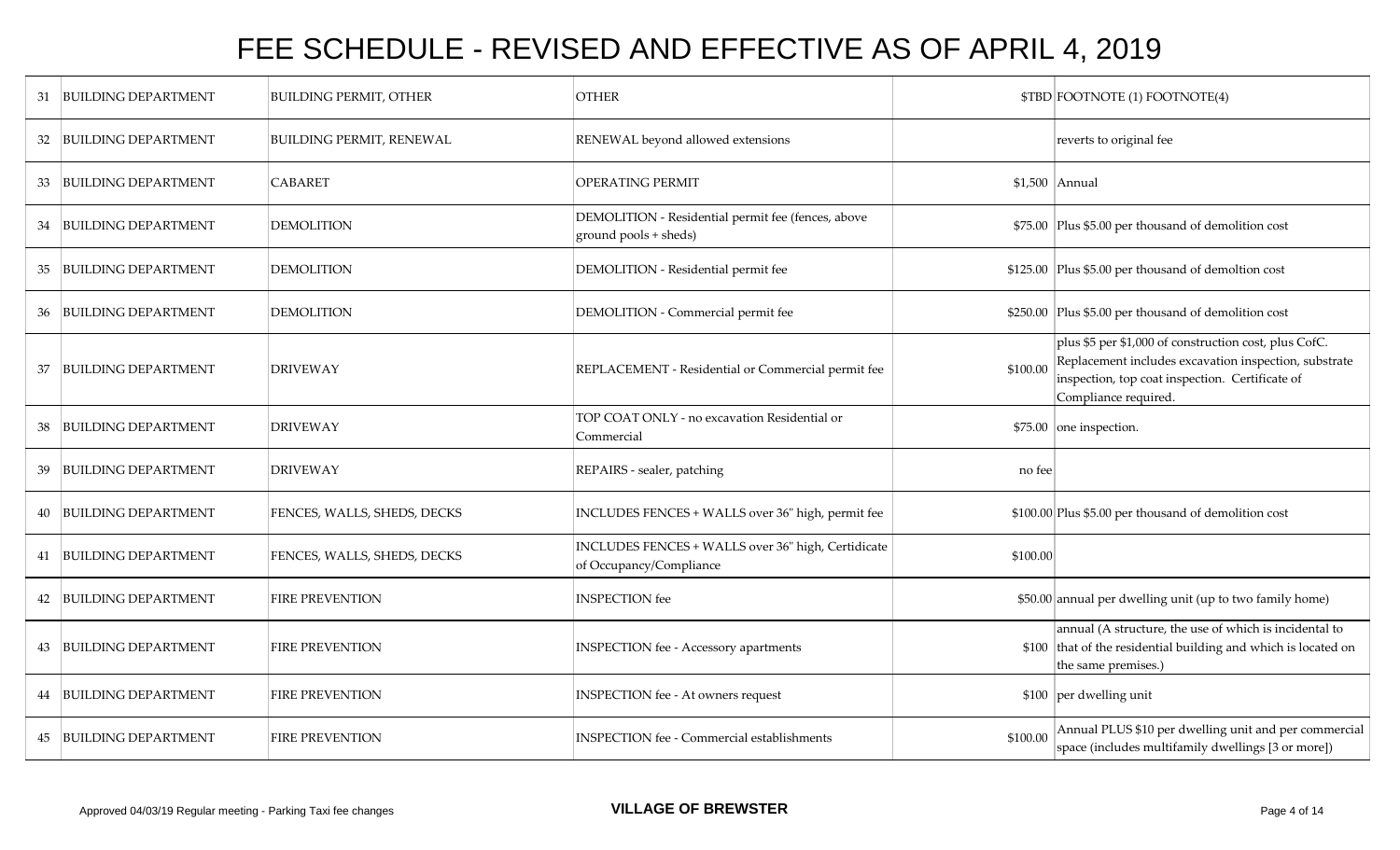|    | 46 BUILDING DEPARTMENT     | <b>FIRE PREVENTION</b>              | INSPECTION fee - place of Public Assembly (50 or more<br>people)                                                                                                               | \$250.00 annual |                                                                                                                                                                                          |
|----|----------------------------|-------------------------------------|--------------------------------------------------------------------------------------------------------------------------------------------------------------------------------|-----------------|------------------------------------------------------------------------------------------------------------------------------------------------------------------------------------------|
| 47 | <b>BUILDING DEPARTMENT</b> | <b>GAS INSPECTION - COMMERCIAL</b>  | INSPECTION fee - up to 3 gas fixtures                                                                                                                                          | \$100.00        | Plus \$40.00 per additional fixture<br>-Must have plumbing or other permits as needed                                                                                                    |
|    | <b>BUILDING DEPARTMENT</b> | <b>GAS INSPECTION - RESIDENTIAL</b> | INSPECTION fee - up to 3 gas fixtures                                                                                                                                          | \$50.00         | Plus \$20.00 per additional fixture<br>-Must have plumbing or other permits as needed                                                                                                    |
| 49 | <b>BUILDING DEPARTMENT</b> | <b>GAS RE-INSPECTION FEE</b>        | <b>RESIDENTIAL</b>                                                                                                                                                             | \$50.00         |                                                                                                                                                                                          |
| 50 | <b>BUILDING DEPARTMENT</b> | <b>GAS RE-INSPECTION FEE</b>        | COMMERCIAL                                                                                                                                                                     | \$100.00        |                                                                                                                                                                                          |
| 51 | <b>BUILDING DEPARTMENT</b> | <b>LEGALIZATION</b>                 | legalize work previously done without required permits                                                                                                                         |                 | Building Permit Fees if Planning and Zoning reviews are not necessary (if no<br>Doubled variances or other approvals are required)                                                       |
|    | BUILDING DEPARTMENT        | OCCUPANCY/COMPLIANCE                | Certificate of OCCUPANCY/COMPLIANCE -<br>Residential                                                                                                                           | \$100.00        | Separate fee added to the cost of all building related<br>permits. Certificates will not be issued until affadavit of<br>final costs has been submitted and all fees are paid in<br>full |
| 53 | <b>BUILDING DEPARTMENT</b> | OCCUPANCY/COMPLIANCE                | Certificate of OCCUPANCY/COMPLIANCE -<br>Commercial                                                                                                                            | \$250.00        | Separate fee added to the cost of all building related<br>permits. Certificates will not be issued until affadavit of<br>final costs has been submitted and all fees are paid in         |
|    | 54 BUILDING DEPARTMENT     | OCCUPANCY/COMPLIANCE                | Certificate of OCCUPANCY/COMPLIANCE - Tenant                                                                                                                                   |                 | per tenant at time of occupancy. Certificates will not be<br>\$150.00 issued until affadavit of final costs has been submitted,<br>where applicable, and all fees are paid in full.      |
| 55 | <b>BUILDING DEPARTMENT</b> | <b>OPERATING PERMIT</b>             | OPERATING permit fee for, but not limited to 1. Adult<br>oriented businesses, 2. Bed & Breakfast, 3. Outdoor<br>dining, 4. Place of Assembly, 5. Hazordous Material on<br>Site | \$300.00 annual |                                                                                                                                                                                          |
| 56 | <b>BUILDING DEPARTMENT</b> | <b>PLUMBING</b>                     | RESIDENTIAL FUEL TANK permit fee                                                                                                                                               |                 | \$75.00 Plus \$5.00 per thousand of job cost                                                                                                                                             |
| 57 | <b>BUILDING DEPARTMENT</b> | <b>PLUMBING</b>                     | COMMERCIAL FUEL TANK permit fee                                                                                                                                                |                 | \$150.00 Plus \$5.00 per thousand of job cost                                                                                                                                            |
| 58 | <b>BUILDING DEPARTMENT</b> | PLUMBING                            | RESIDENTIAL plumbing / mechanical permit fee                                                                                                                                   |                 | \$100.00 plus \$5.00 per fixture and \$5 per \$1,000 of job cost                                                                                                                         |
| 59 | <b>BUILDING DEPARTMENT</b> | <b>PLUMBING</b>                     | COMMERCIAL plumbing / mechanical permit fee                                                                                                                                    |                 | \$200.00 plus \$5.00 per fixture and \$5 per \$1,000 of job cost                                                                                                                         |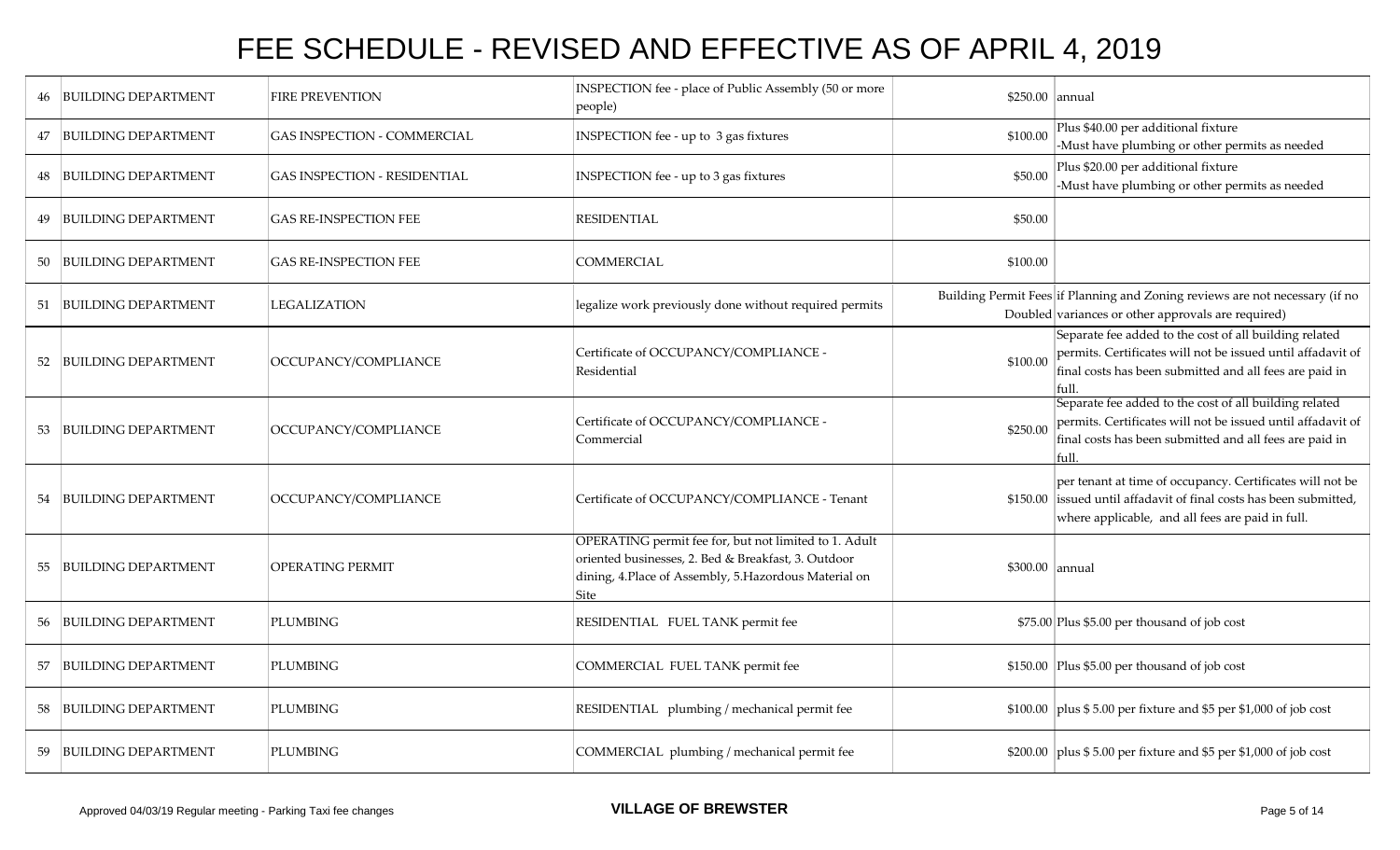| 60 | <b>BUILDING DEPARTMENT</b> | <b>POOL</b>                        | Inground permit fee                                                | \$250        | Plus \$5.00 per thousand of job cost. Plus Certificate of<br>Compliance. FOOTNOTE (4)                                                                                                                                     |
|----|----------------------------|------------------------------------|--------------------------------------------------------------------|--------------|---------------------------------------------------------------------------------------------------------------------------------------------------------------------------------------------------------------------------|
|    | 61 BUILDING DEPARTMENT     | <b>POOL</b>                        | Above ground permit fee                                            |              | \$125.00 Plus Certificate of Compliance. FOOTNOTE (4)                                                                                                                                                                     |
| 62 | <b>BUILDING DEPARTMENT</b> | PROPERTY REGISTRATION              | per dwelling unit                                                  | \$25.00      | Bi-annual fees required from rental properties.<br>Plus Fire Inspection per dwelling or commercial space                                                                                                                  |
|    | 63 BUILDING DEPARTMENT     | <b>SEARCH</b>                      | Commercial Search of records                                       | \$100.00     | \$200 if site visit is required                                                                                                                                                                                           |
| 64 | <b>BUILDING DEPARTMENT</b> | <b>SEARCH</b>                      | Residential Search of records                                      |              | $$75.00$ \$150 if site visit is required                                                                                                                                                                                  |
|    | 65 BUILDING DEPARTMENT     | SIGN - per Zoning                  | SIGN permit fee up to \$400 cost of sign.                          |              | \$60.00 Per sign Plus \$5.00 per thousand of job cost                                                                                                                                                                     |
| 66 | <b>BUILDING DEPARTMENT</b> | SIGN - per Zoning                  | SIGN permit fee if over \$400 in cost of sign.                     |              | \$120.00 Per sign Plus \$5.00 per thousand of job cost                                                                                                                                                                    |
| 67 | <b>BUILDING DEPARTMENT</b> | Signs - Temporary                  | Temporary sign permit is valid for 21 consecutive days             | \$50 deposit | \$50 deposit, refundable after 21 days IF signs are not<br>removed by applicant no later than the 22nd day, a \$10<br>per day charge for each day they are left up over the 21<br>days and the deposit will be forfeited. |
| 68 | <b>BUILDING DEPARTMENT</b> | <b>VACATE</b>                      | Notice to Vacate - all costs incurred shall be attached to<br>land |              | Actual Cost FOOTNOTE (1)                                                                                                                                                                                                  |
| 69 | <b>BUILDING DEPARTMENT</b> | WAIVER OF MORATORIUM - APPLICATION | per residential or commercial application                          | \$200.00     |                                                                                                                                                                                                                           |
|    | 70 BUILDING DEPARTMENT     | WAIVER OF MORATORIUM - ESCROW      | Professional Services FOOTNOTE (2)                                 | \$1,500.00   | Escrow will be required at time of application. Replenish<br>when remaining balance reaches \$500.00                                                                                                                      |
|    | 71 CLERK                   | <b>CHRISTMAS - Tree Sales</b>      | CHRISTMAS TREE permit, Storage and Sale of:                        | \$100.00     |                                                                                                                                                                                                                           |
|    | 72 CLERK                   | <b>CHRISTMAS - Tree Sales</b>      | <b>BOND</b> - Refundable Restoration fee                           | \$250.00     |                                                                                                                                                                                                                           |
|    | 73 CLERK                   | <b>DOGS</b>                        | DOG license                                                        |              | $NA$ issued by Town of S.E.                                                                                                                                                                                               |
|    | 74 CLERK                   | <b>DUMPSTER</b>                    | DUMPSTER permit fee - small                                        |              | $$25.00$ for 5 days, then \$10 per day thereafter                                                                                                                                                                         |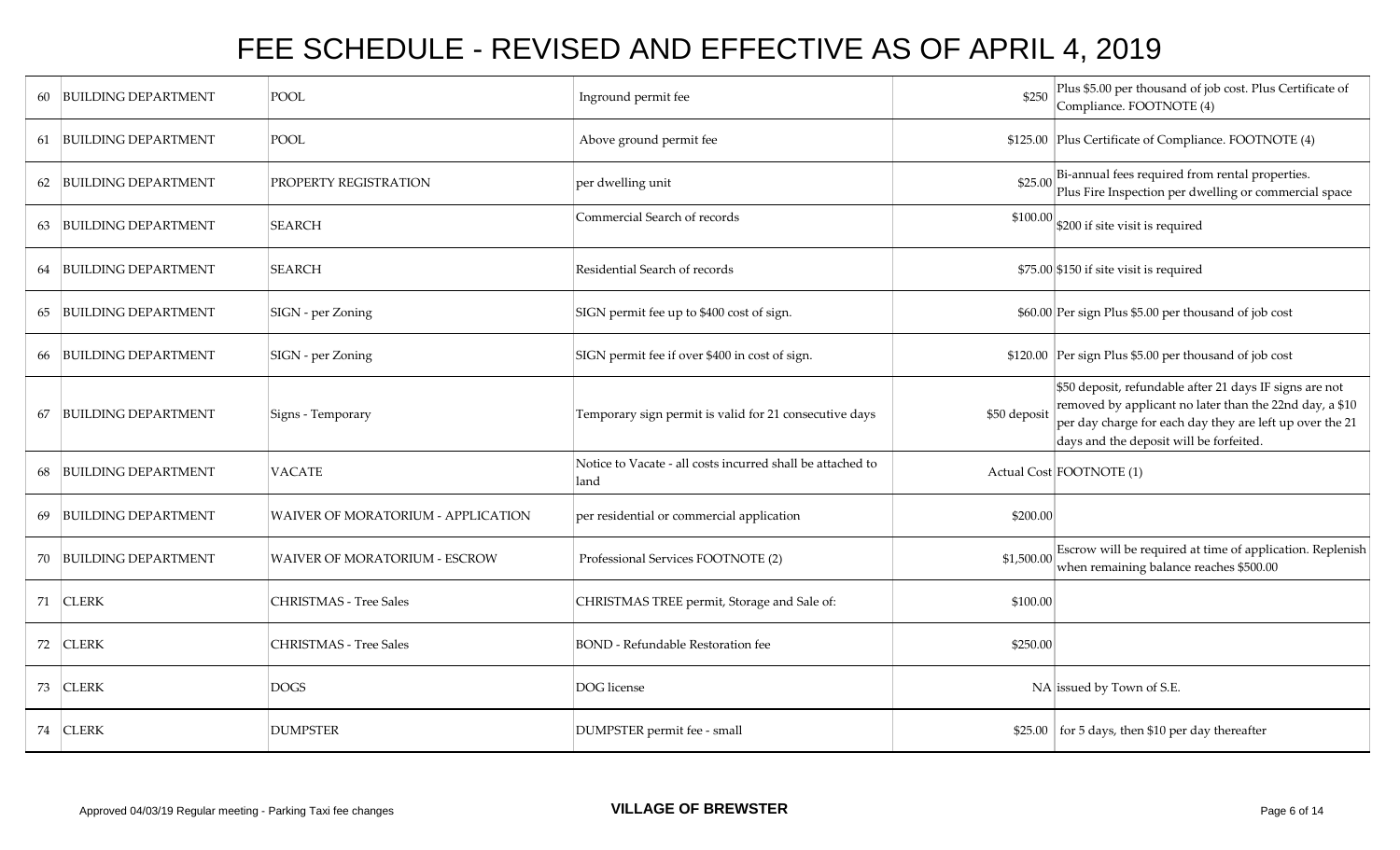|    | 75 CLERK                | <b>DUMPSTER</b>         | DUMPSTER permit fee - large               |                 | \$50.00 for 5 days, then \$15 per day thereafter                                                                                                   |
|----|-------------------------|-------------------------|-------------------------------------------|-----------------|----------------------------------------------------------------------------------------------------------------------------------------------------|
|    | 76 CLERK                | <b>EXPLOSIVES</b>       | BLASTING AND EXPLOSIVES permit fee        | \$1,000.00      | Plus required insurance certificate and required NYS<br>certifications.                                                                            |
|    | 77 CLERK                | <b>PEDDLING</b>         | PEDDLER permit                            | \$250.00        | per person for 3 months<br>-cannot be used in Wells Park during VOB events                                                                         |
|    | 78 CLERK                | PEDI-CAB                | PEDI-CAB permit                           |                 | $$25.00$ annual                                                                                                                                    |
|    | 79 CLERK                | <b>RUMMAGE SALE</b>     | <b>BOND</b> - Refundable Restoration Fee  | \$50.00         |                                                                                                                                                    |
|    | 80 CLERK                | <b>RUMMAGE SALE</b>     | RUMMAGE Sale Sign permit fee              |                 | \$10.00 Plus required Temporary Sign deposit                                                                                                       |
| 81 | <b>CLERK</b>            | <b>TAXI</b>             | <b>TAXI OPERATOR License</b>              | \$125.00 annual |                                                                                                                                                    |
| 82 | <b>CLERK</b>            | <b>TAXI</b>             | TAXI OPERATOR License replacement if lost |                 | $$25.00$ to expiration date                                                                                                                        |
|    | 83 CLERK                | TAXI                    | TAXICAB License replacement               |                 | $$100.00$ to expiration date                                                                                                                       |
| 84 | <b>CLERK</b>            | <b>TAXI</b>             | TAXICAB License (Medallion)               |                 | \$250.00 annual per vehicle                                                                                                                        |
| 85 | <b>CLERK</b>            | <b>VITAL STATISTICS</b> | <b>BIRTH Certificate</b>                  |                 | $$10.00$ duplicate                                                                                                                                 |
|    | 86 CLERK                | VITAL STATISTICS        | <b>MARRIAGE</b> License                   |                 | \$10.00 duplicate                                                                                                                                  |
| 87 | <b>CLERK</b>            | <b>VITAL STATISTICS</b> | <b>DEATH</b> Certificate                  |                 | $$10.00$ duplicate                                                                                                                                 |
| 88 | <b>CLERK</b>            | <b>WEDDING</b>          | <b>WEDDING Use of premises</b>            | \$50.00         |                                                                                                                                                    |
|    | 89 DEPT OF PUBLIC WORKS | <b>DRIVEWAYS</b>        | DRIVEWAY / CURB CUT-PERMIT                |                 | Plus Escrow. Must be reviewed and approved by<br>\$75.00 engineer and DPW if not part of Site Plan application.<br>Insurance and bond as required. |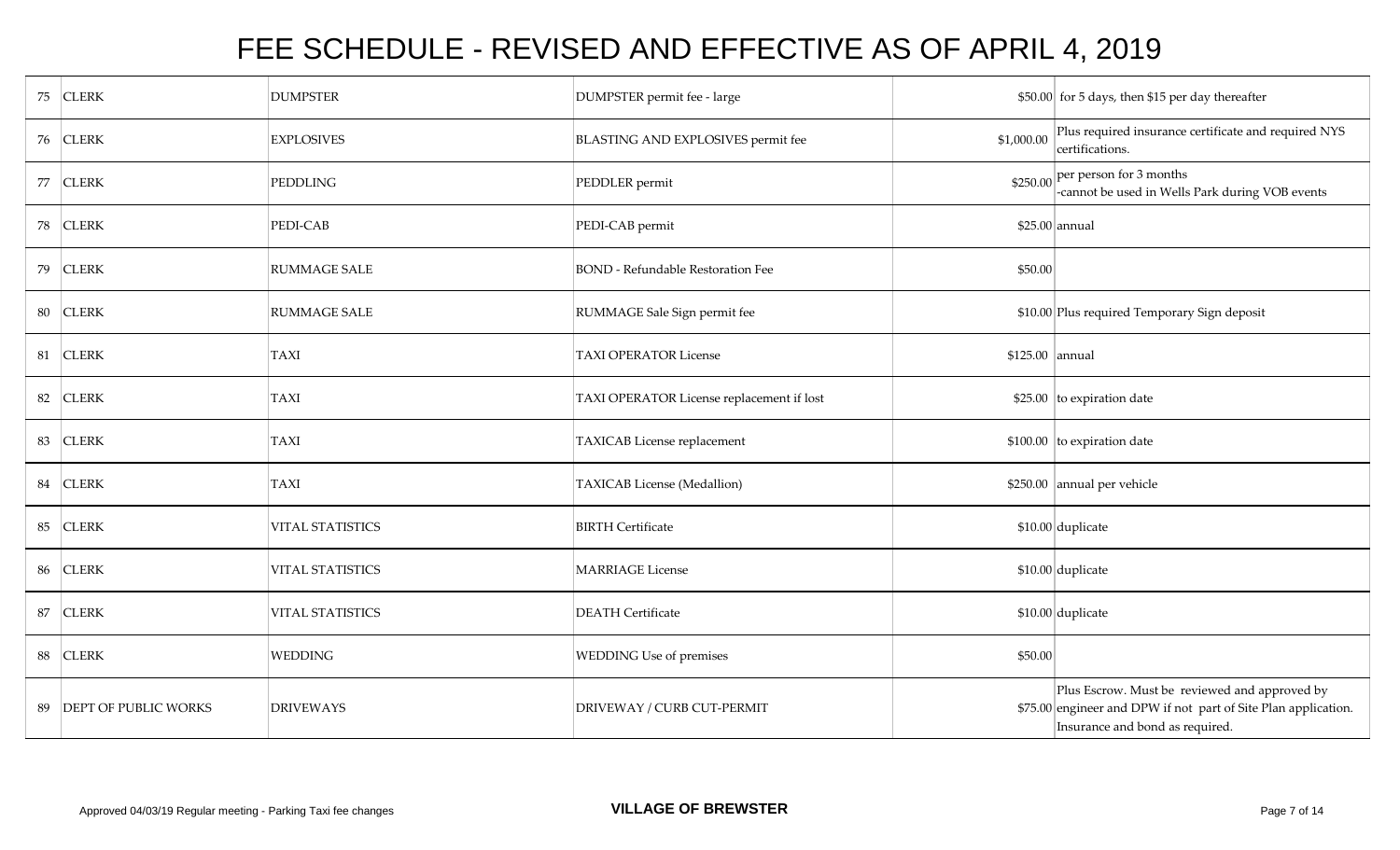| 90 | <b>DEPT OF PUBLIC WORKS</b> | <b>DRIVEWAYS</b>                      | DRIVEWAY / CURB CUT - ESCROW                                                                                                        | \$2,000.00                                                              | Escrow due with application for permit. Replenish when<br>remaining balance reaches \$1,000.00.                                                                        |
|----|-----------------------------|---------------------------------------|-------------------------------------------------------------------------------------------------------------------------------------|-------------------------------------------------------------------------|------------------------------------------------------------------------------------------------------------------------------------------------------------------------|
|    | 91 DEPT OF PUBLIC WORKS     | <b>ROADS</b>                          | STREET EXCAVATION & ROAD OPENINGS-PERMIT                                                                                            |                                                                         | \$250.00 Plus escrow, insurance and bond as required.                                                                                                                  |
|    | 92 DEPT OF PUBLIC WORKS     | <b>ROADS</b>                          | STREET EXCAVATION & ROAD OPENINGS<br><b>ESCROW</b>                                                                                  | \$2,000.00                                                              | Escrow due with application for permit. Replenish when<br>remaining balance reaches \$1,000.00.                                                                        |
| 93 | <b>DEPT OF PUBLIC WORKS</b> | <b>SERVICES</b>                       | <b>OUTSIDE CONTRACTORS</b>                                                                                                          |                                                                         | Actual Cost FOOTNOTE (1)                                                                                                                                               |
| 94 | <b>DEPT OF PUBLIC WORKS</b> | <b>SERVICES</b>                       | EQUIPMENT - PERSONNEL - MATERIAL                                                                                                    |                                                                         | Actual Cost FOOTNOTE (1)                                                                                                                                               |
|    | 95 MISCELLANEOUS            | <b>LAUNDROMAT</b>                     | <b>ANNUAL PERMIT</b>                                                                                                                | \$100.00                                                                |                                                                                                                                                                        |
|    | 96 PARKING CLERK            | <b>METERS</b>                         | <b>DAMAGED</b>                                                                                                                      | Actual Cost                                                             | Repair or replace<br>FOOTNOTE (1)                                                                                                                                      |
|    | <b>PARKING CLERK</b>        | METERS - 2 hour .limit                | PARKING METER                                                                                                                       |                                                                         | $$0.25$ per 1 hour                                                                                                                                                     |
| 98 | <b>PARKING CLERK</b>        | METERS - 2 hour limit                 | PARKING METER                                                                                                                       |                                                                         | $$0.05$ per 10 minutes                                                                                                                                                 |
| 99 | <b>PARKING CLERK</b>        | METERS - 30 minute limit              | PARKING METER                                                                                                                       |                                                                         | $$0.25$ per 30 minutes                                                                                                                                                 |
|    | 100 PARKING CLERK           | METERS -30 minute limit               | <b>PARKING METER</b>                                                                                                                |                                                                         | $$0.10$ per 10 minutes                                                                                                                                                 |
|    | 101 PARKING CLERK           | <b>PERMIT</b>                         | PARKING, ALL LOTS (per quarter)<br>Non-Resident                                                                                     | \$200.00                                                                |                                                                                                                                                                        |
|    | 102 PARKING CLERK           | PERMIT                                | TAXI SPACE PERMIT (per quarter)                                                                                                     | \$400.00                                                                |                                                                                                                                                                        |
|    | 103 PARKING CLERK           | <b>PERMIT</b>                         | PARKING, ALL LOTS (per quarter)<br>VOB Resident                                                                                     | \$125.00                                                                |                                                                                                                                                                        |
|    | 104 PARKING CLERK           | PERMIT                                | WINTER PARKING - TRI-STATE 24/7                                                                                                     |                                                                         | \$140.00 DEC 1 - MAR 15 ONLY                                                                                                                                           |
|    | 105 PARKING CLERK           | PERMIT                                | WINTER PARKING - TRI-STATE OVERNIGHT ONLY                                                                                           |                                                                         | \$60.00 DEC 1 - MAR 15 ONLY                                                                                                                                            |
|    | 106 PARKING CLERK           | <b>PERMIT</b>                         | PERMIT FEE replacement                                                                                                              | \$25.00                                                                 |                                                                                                                                                                        |
|    | 107 PLANNING BOARD          | <b>ESCROW -COMMERCIAL</b>             | PROFESSIONAL SERVICES -FOOTNOTE(2)                                                                                                  | $$3,000.00$ \$1000.00                                                   | The listed Escrow or 1% of estimated construction costs,<br>whichever is greater, will be required at time of<br>application. Replenish when remaining balance reaches |
|    | 108 PLANNING BOARD          | <b>ESCROW - RESIDENTIAL</b>           | PROFESSIONAL SERVICES- FOOTNOTE(2)                                                                                                  | \$1,500.00                                                              | Escrow will be required at time of application.<br>Replenish when remaining balance reaches \$500.00                                                                   |
|    | 109 PLANNING BOARD          | SITE PLAN APPLICATION, NEW or AMENDED | <b>RECREATION FEES -</b>                                                                                                            | \$2,500 per 1 bedroom<br>\$3,500 for 2 bedroom<br>\$5,000 for 3 or more | Per dwelling unit due at time of site plan approval for<br>each new bedroom                                                                                            |
|    | 110 PLANNING BOARD          | <b>SITE PLAN - AMENDMENT</b>          | COMMERCIAL -(already approved, prior to issuance of<br>Certificalte of Occupancy/Compliance with existing<br><b>ESCROW Account)</b> | \$500.00                                                                |                                                                                                                                                                        |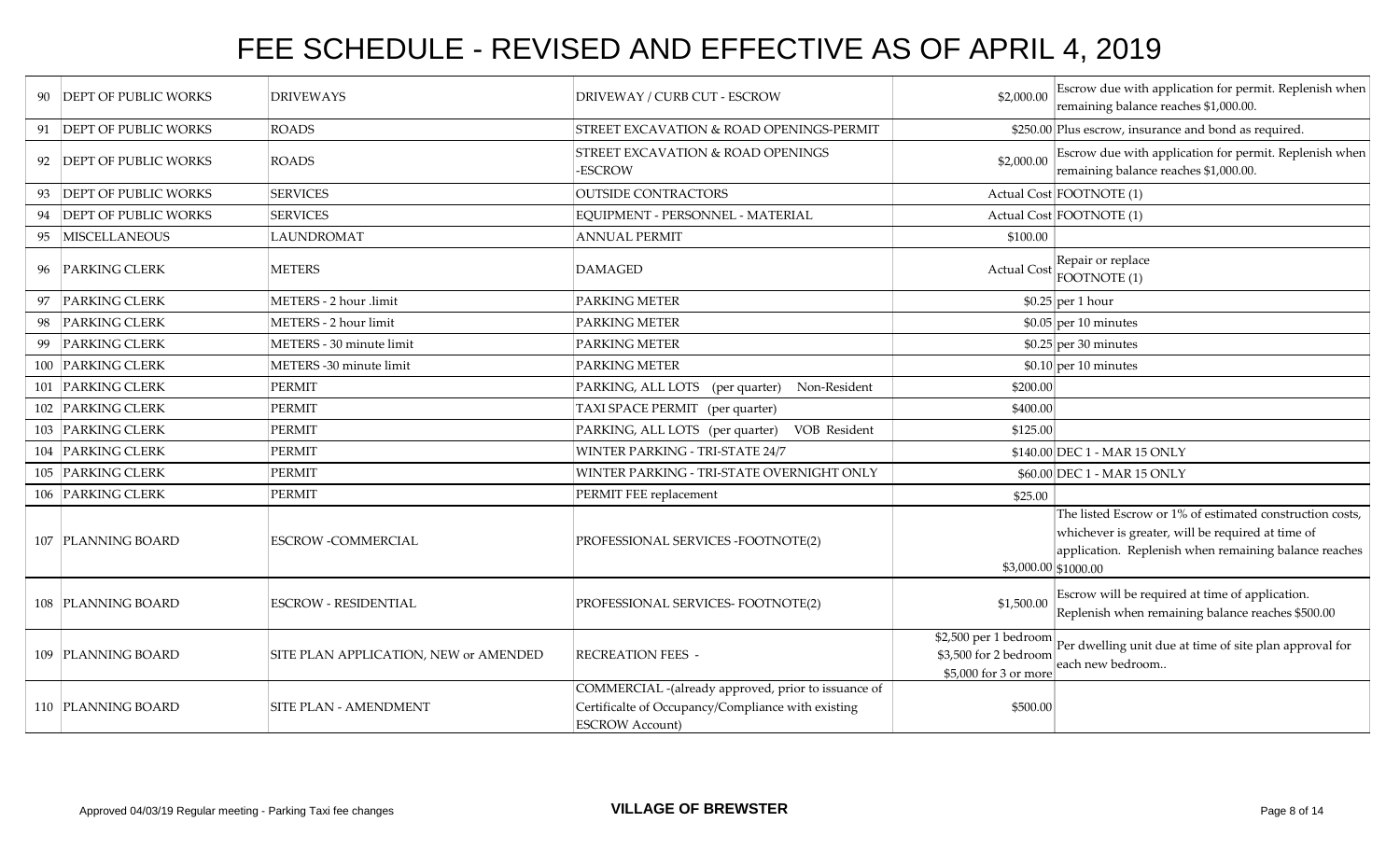| 111 PLANNING BOARD   | <b>SITE PLAN - AMENDMENT</b>                        | RESIDENTIAL (already approved, prior to issuance of<br>Certificalte of Occupancy/Compliance with existing<br><b>ESCROW Account)</b> | \$300.00                                       |                                                                                                       |
|----------------------|-----------------------------------------------------|-------------------------------------------------------------------------------------------------------------------------------------|------------------------------------------------|-------------------------------------------------------------------------------------------------------|
| 112 PLANNING BOARD   | SITE PLAN - NEW                                     | COMMERCIAL Portion - (per unit)                                                                                                     |                                                | \$600.00 plus \$5 per 100 square feet                                                                 |
| 113 PLANNING BOARD   | <b>SITE PLAN - NEW</b>                              | RESIDENTIAL Portion - (per structure)                                                                                               |                                                | \$400.00 plus \$2.50 per 100 square feet                                                              |
| 114   PLANNING BOARD | <b>SITE PLAN - NEW</b>                              | PLANNED UNIT DEVELOPMENT Cluster                                                                                                    |                                                | \$500.00 per dwelling unit                                                                            |
| 115 PLANNING BOARD   | SITE PLAN - REVIEW - COMMERCIAL- ESCROW             | PROFESSIONAL SERVICES- FOOTNOTE(2)                                                                                                  | \$3,000.00                                     | Escrow will be required at time of application.<br>Replenish when remaining balance reaches \$1000.00 |
| 116 PLANNING BOARD   | SITE PLAN - REVIEW - RESIDENTIAL- ESCROW            | PROFESSIONAL SERVICES- FOOTNOTE(2)                                                                                                  | \$1,500.00                                     | Escrow will be required at time of application.<br>Replenish when remaining balance reaches \$500.00  |
| 117 PLANNING BOARD   | SPECIAL MEETING                                     | ADDITIONAL BOARD MEETING - at applicants<br>request:                                                                                |                                                | \$500.00 Plus actual costs. FOOTNOTE (1)                                                              |
| 118 PLANNING BOARD   | SUBDIVISION APPLICATION                             | LOT LINE REVISION/CHANGE/ADJUSTMENT                                                                                                 | \$400.00                                       | Listed fee will be required at time of application. Plus<br>escrow and actual costs. FOOTNOTE (1).    |
| 119 PLANNING BOARD   | SUBDIVISION APPLICATION - ESCROW                    | PROFESSIONAL SERVICES FOOTNOTE(2)                                                                                                   | \$3,000.00                                     | Escrow will be required at time of application.<br>Replenish when remaining balance reaches \$1000.00 |
| 120 PLANNING BOARD   | SUBDIVISION APPLICATION - ESCROW<br>LOT LINE        | PROFESSIONAL SERVICES FOOTNOTE(2)                                                                                                   | \$1,500.00                                     | Escrow will be required at time of application.<br>Replenish when remaining balance reaches \$500.00  |
| 121 PLANNING BOARD   | SUBDIVISION APPLICATION                             | RECREATION FEES -                                                                                                                   | \$2,500 per 1 bedroom<br>$$5000$ for 3 or more | \$3,500 for 2 bedroom Per dwelling unit due at time of subdivision approval.                          |
| 122 PLANNING BOARD   | SUBDIVISION APPLICATION - MAJOR<br>(5 or more lots) | <b>SKETCH PLAN Review</b>                                                                                                           | \$500.00                                       |                                                                                                       |
| 123 PLANNING BOARD   | SUBDIVISION APPLICATION - MAJOR<br>(5 or more lots) | must submit Site Plan w/ required fees                                                                                              | \$800.00 per lot                               |                                                                                                       |
| 124 PLANNING BOARD   | SUBDIVISION APPLICATION - MINOR<br>(4 or less lots) | <b>SKETCH PLAN Review</b>                                                                                                           | \$250.00                                       |                                                                                                       |
| 125 PLANNING BOARD   |                                                     | SUBDIVISION APPLICATION - MINOR (4 or less lots) RESIDENTIAL must submit Site Plan w/ required fees                                 | \$400.00 per lot                               |                                                                                                       |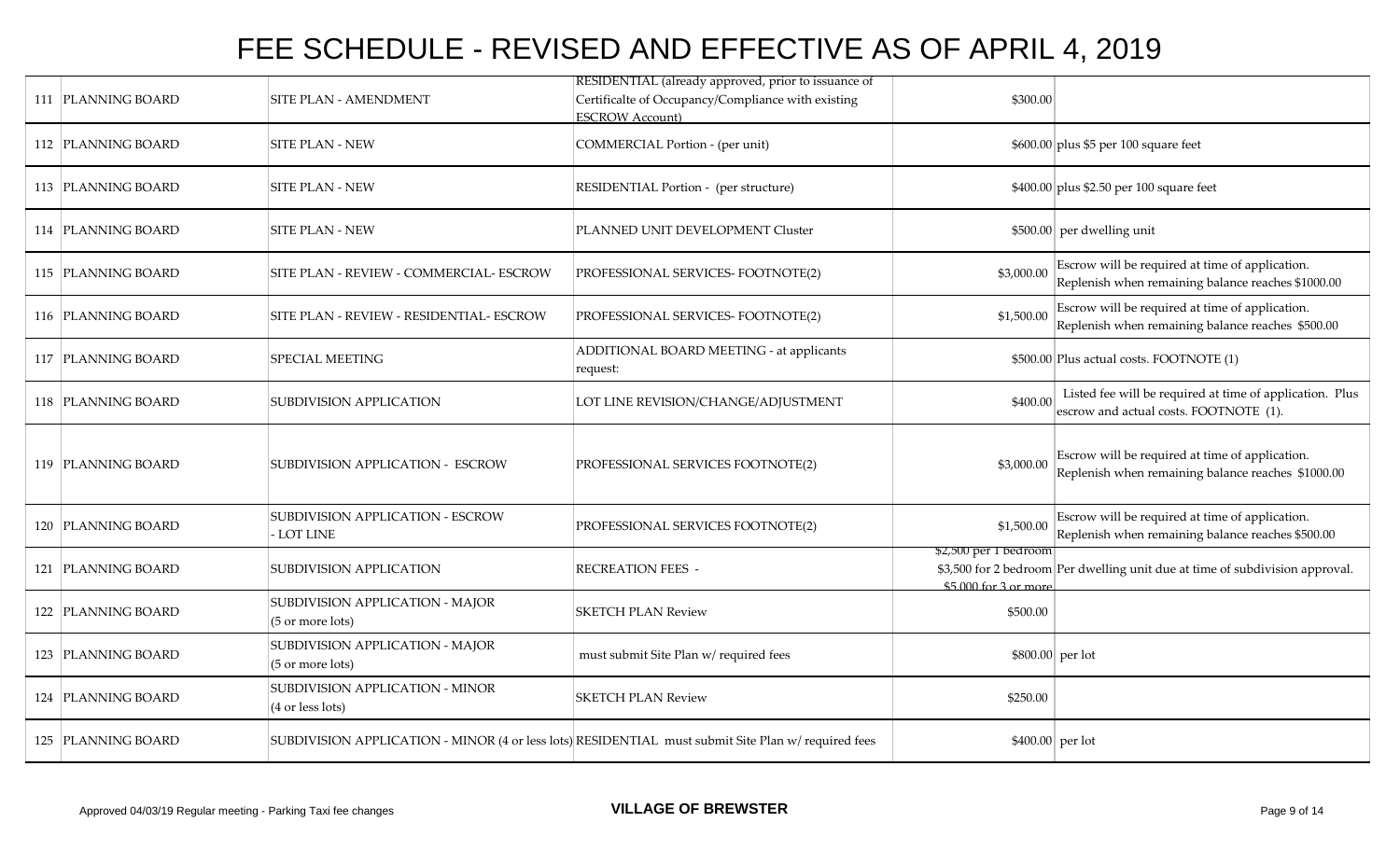| 126 PLANNING BOARD          |                                                      | SUBDIVISION APPLICATION - MINOR (4 or less lots) COMMERCIAL must submit Site Plan w/ required fees | $$800.00$ per lot                                         |                                                                                                                              |
|-----------------------------|------------------------------------------------------|----------------------------------------------------------------------------------------------------|-----------------------------------------------------------|------------------------------------------------------------------------------------------------------------------------------|
| 127 POLICE DEPT             | <b>ACCIDENT</b>                                      | <b>ACCIDENT REPORT per copy</b>                                                                    |                                                           | $$0.25$ per page (up to 8.5x14)                                                                                              |
| 128 POLICE DEPT             | FALSE ALARMS: BURGLAR, FIRE or<br><b>COMBINATION</b> | POLICE RESPONSE                                                                                    | Calendar year: First: No<br>charge<br>$S$ econd: \$125.00 |                                                                                                                              |
| 129 POLICE DEPT             | <b>INCIDENT</b>                                      | POLICE REPORT per copy                                                                             |                                                           | $$0.25$ per page (up to 8.5x14)                                                                                              |
| 130 POLICE DEPT             |                                                      | <b>LABOR PER HOUR</b>                                                                              |                                                           | $$37.00$ per hour                                                                                                            |
| 131 POLICE DEPT             | <b>SERVICES</b>                                      | POLICE VEHICLE PER DAY                                                                             |                                                           | $$42.00$ per day or part thereof.                                                                                            |
| 132 RECREATION - WELLS PARK | <b>FACILITY RENTAL</b>                               | PAVILION                                                                                           |                                                           | 4 hours. Additional hours: \$35 each<br>\$140.00 minimum Plus \$100.00 refundable deposit based on condition after<br>use    |
| 133 RECREATION - WELLS PARK | <b>FACILITY RENTAL</b>                               | <b>TIERED MOVIE AREA</b>                                                                           |                                                           | per hour<br>\$35.00 Plus \$45.00 refundable deposit based on condition after<br>use                                          |
| 134 RECREATION - WELLS PARK | <b>FACILITY RENTAL</b>                               | <b>STAGE/CONCERT USE</b>                                                                           |                                                           | 4 hours. Additional hours: \$31.00 each<br>\$124.00 minimum Plus \$200.00 refundable deposit based on condition after<br>use |
| 135 RECREATION - WELLS PARK | <b>FACILITY RENTAL</b>                               | STAGE/OTHER USE/EXERCISE CLASS                                                                     |                                                           | Additional hours: \$35.00 each<br>\$35.00 Plus \$200.00 refundable deposit based on condition after<br>use                   |
| 136 RECREATION - WELLS PARK | <b>FACILITY RENTAL</b>                               | 1/2 MULTIPURPOSE FIELD                                                                             |                                                           | 4 hours. Additional hours: \$31.00 each<br>\$124.00 minimum Plus \$45.00 refundable deposit based on condition after<br>use  |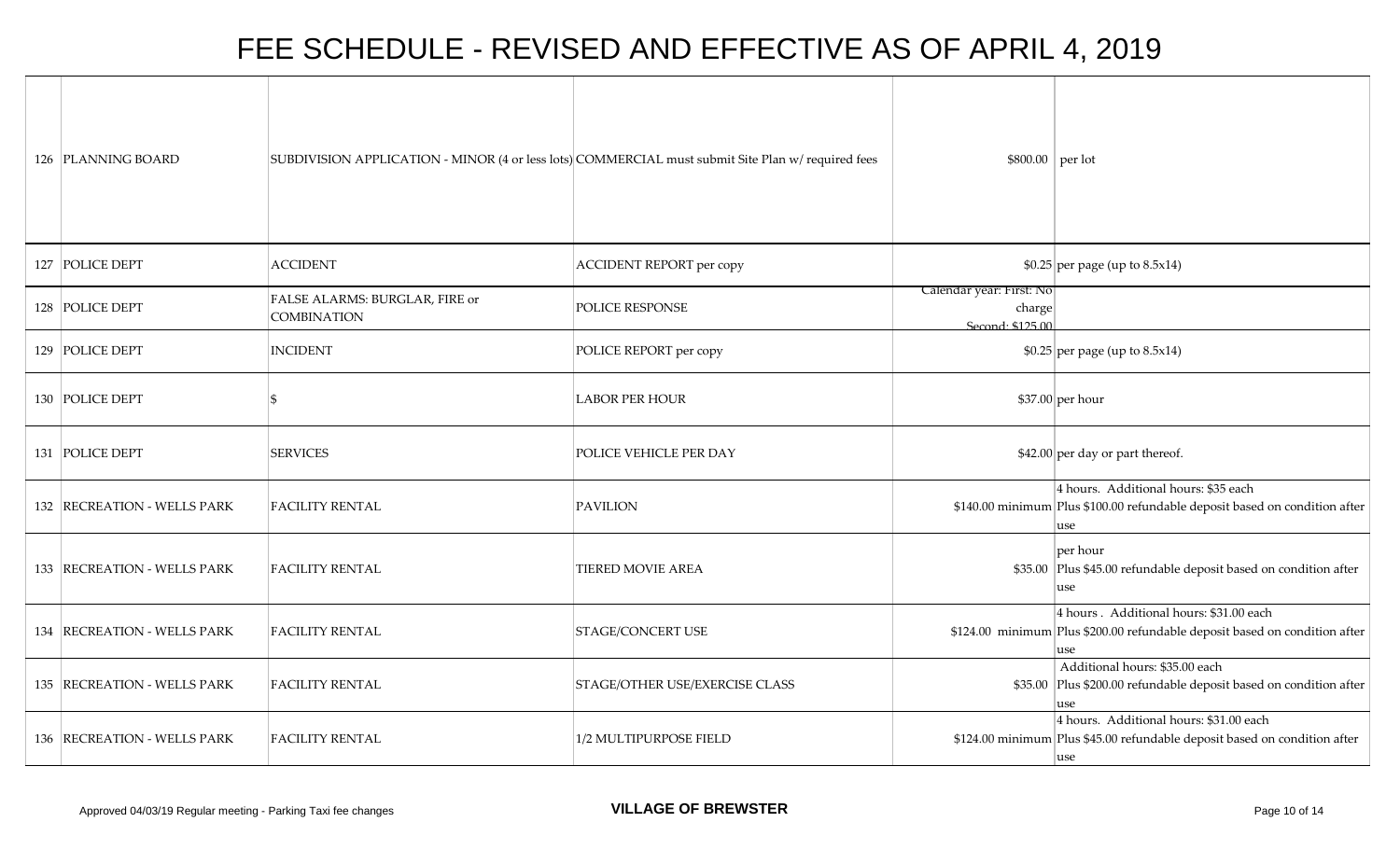| 137  RECREATION - WELLS PARK | <b>FACILITY RENTAL</b>      | FULL MULTIPURPOSE FIELD                             |              | 4 hour. Additional hours: \$35.00 each<br>\$140 minimum Plus \$100.00 refundable deposit based on condition after                                                                                            |
|------------------------------|-----------------------------|-----------------------------------------------------|--------------|--------------------------------------------------------------------------------------------------------------------------------------------------------------------------------------------------------------|
| 138 RECREATION - WELLS PARK  | <b>FACILITY RENTAL</b>      | FULL PARK FOR PRIVATE EVENT                         |              | IU AM to Dusk.<br>\$1,500.00 Plus \$500.00 refundable deposit based on condition after                                                                                                                       |
| 139 RECREATION - WELLS PARK  | <b>FACILITY RENTAL</b>      | TENNIS COURTS FOR PRIVATE EVENT                     |              | 11se<br> 4 hours . Additional hours: \$31.00 each<br>\$124 minimum Plus \$200.00 refundable deposit based on condition after                                                                                 |
| 140 RECREATION - WELLS PARK  | <b>VENDOR</b>               | VENDOR'S PERMIT WITHIN WELLS PARK                   |              | \$35.00 Per Single Event                                                                                                                                                                                     |
| 141 SEWER DEPARTMENT         | <b>CONNECTION TO SEWER</b>  | RESIDENTIAL PERMIT fee                              |              | \$250.00 Plus escrow of \$1000.00 and insurance                                                                                                                                                              |
| <b>142 SEWER DEPARTMENT</b>  | CONNECTION TO SEWER         | COMMERCIAL PERMIT fee                               |              | \$500.00 Plus escrow of \$1500.00 and insurance                                                                                                                                                              |
| 143 SEWER DEPARTMENT         | CONNECTION TO SEWER         | COMMERCIAL INSTALLATION OF TAP-IN @ Actual<br>Cost  |              | Plus escrow of \$1500.00 and insurance. Bond as<br>TBD required. And or other charges as determined by Village<br>Engineer & Board of Sewer Commissioners<br>Plus escrow of \$1500.00 and insurance. Bond as |
| <b>144 SEWER DEPARTMENT</b>  | CONNECTION TO SEWER         | RESIDENTIAL INSTALLATION OF TAP-IN @ Actual<br>Cost |              | TBD required. And or other charges as determined by Village<br>Engineer & Board of Sewer Commissioners                                                                                                       |
| <b>145 SEWER DEPARTMENT</b>  | <b>CONNECTION TO SEWER</b>  | RESIDENTIAL INSPECTION fee (of tap-in)              | \$500.00     | Plus escrow of \$500.00, if an engineering review is<br>necessary, and insurance.                                                                                                                            |
| 146 SEWER DEPARTMENT         | CONNECTION TO SEWER         | COMMERCIAL INSPECTION fee (of tap-in)               |              | TBD Plus escrow and insurance FOOTNOTE (1)                                                                                                                                                                   |
| 147 SEWER DEPARTMENT         | <b>GREASE TRAPS</b>         | <b>INSPECTION</b>                                   | \$100.00     | Plus Escrow for Professionsl Services as needed.<br>FOOTNOTE(2)                                                                                                                                              |
| <b>148 ISEWER DEPARTMENT</b> | <b>RATES</b>                | SEWER per gal - per Water Meter                     | FOOTNOTE(3)  |                                                                                                                                                                                                              |
| 149 SOLID WASTE              | <b>RATES</b>                | REFUSE per unit - per 6 months                      | FOOTNOTE (3) |                                                                                                                                                                                                              |
| 150 STORM WATER MANAGEMENT   | E.I.S.                      | see Board of Trustees                               |              |                                                                                                                                                                                                              |
| 151 STORM WATER MANAGEMENT   | <b>EROSION AND SEDIMENT</b> | EROSION AND SEDIMENT control permit                 |              | TBD FOOTNOTE(1)                                                                                                                                                                                              |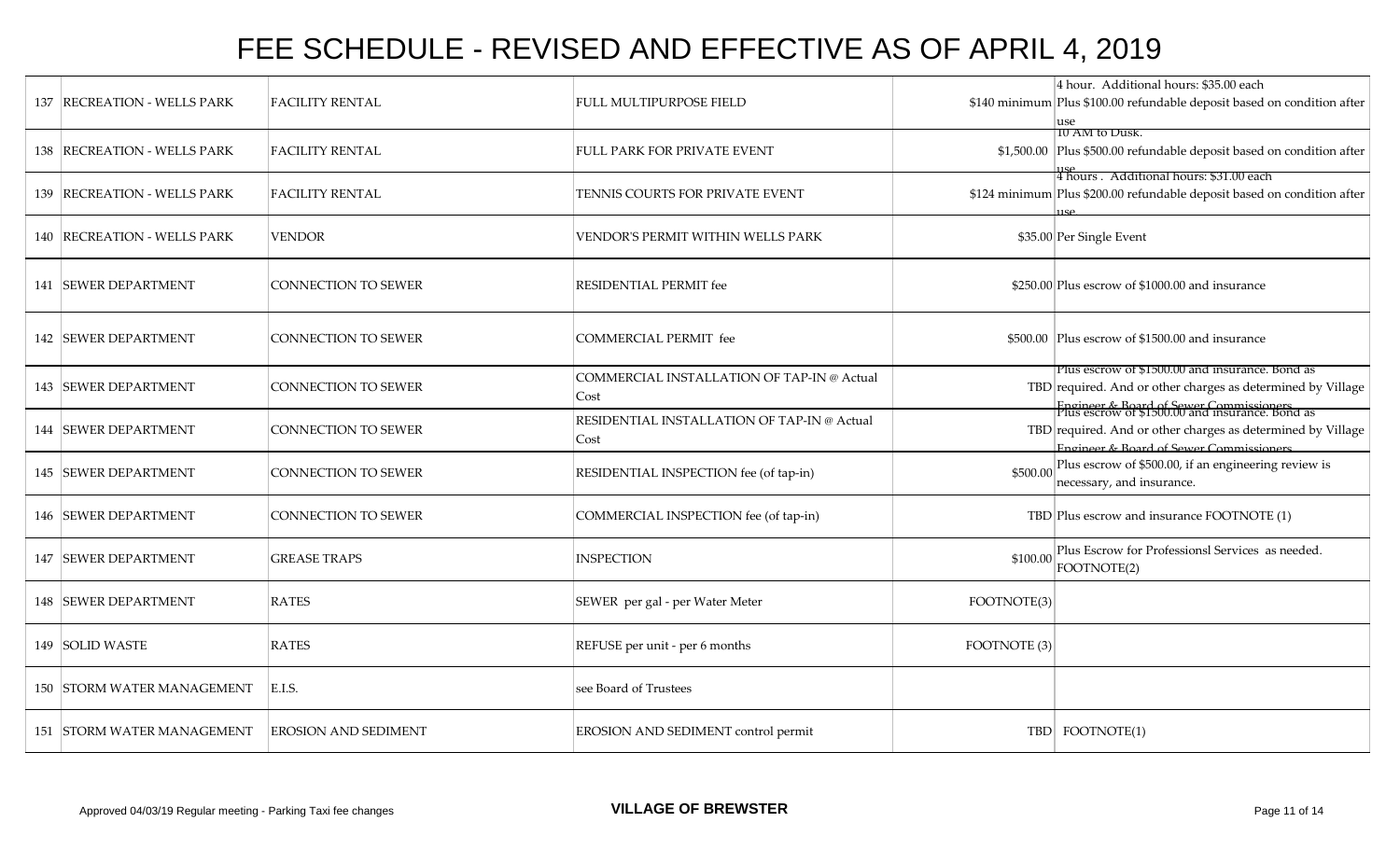| 152 STORM WATER MANAGEMENT | <b>FLOOD HAZARD</b>             | FLOOD HAZARD development permit                                                       |              | TBD FOOTNOTE(1)                                                                                    |
|----------------------------|---------------------------------|---------------------------------------------------------------------------------------|--------------|----------------------------------------------------------------------------------------------------|
| 153 STORM WATER MANAGEMENT | <b>INSPECTIONS</b>              | <b>INSPECTION</b>                                                                     |              | TBD FOOTNOTE(1)                                                                                    |
| 154 STORM WATER MANAGEMENT | S.E.Q.R.                        | see Board of Trustees                                                                 |              |                                                                                                    |
| 155 STORM WATER MANAGEMENT | S.M.P.                          | STORMWATER MANAGEMENT practices fee - When<br>maintenance is performed by the Village |              | TBD FOOTNOTE(1)                                                                                    |
| 156 STORM WATER MANAGEMENT | S.W.P.P.P.                      | STORM WATER POLLUTION PREVENTION PLAN<br>review of:                                   | <b>TBD</b>   | FOOTNOTE(1)                                                                                        |
| 157 STORM WATER MANAGEMENT | <b>STORM WATER</b>              | STORM WATER connection permit                                                         | <b>TBD</b>   | FOOTNOTE(1)                                                                                        |
| 158 STORM WATER MANAGEMENT | <b>WASTE WATER</b>              | WASTE WATER discharge permit                                                          |              | TBD FOOTNOTE(1)                                                                                    |
| 159 WATER DEPARTMENT       | <b>CONNECTION TO WATER MAIN</b> | RESIDENTIAL - 3/4"                                                                    | \$250.00     | Plus escrow of \$1,000 and insurance. All required<br>permits issued and fees paid. FOOTNOTE(1)    |
| 160 WATER DEPARTMENT       | CONNECTION TO WATER MAIN        | RESIDENTIAL-1"                                                                        | <b>TBD</b>   | Plus escrow of \$1,000 and insurance. All required<br>permits issued and fees paid. FOOTNOTE(1)    |
| 161 WATER DEPARTMENT       | CONNECTION TO WATER MAIN        | COMMERCIAL - 2"                                                                       | <b>TBD</b>   | Plus escrow of \$1,000.00 and insurance. All required<br>permits issued and fees paid. FOOTNOTE(1) |
| 162 WATER DEPARTMENT       | HYDRANT FLUSHING                | Request for flushing/testing pressure                                                 |              | TBD FOOTNOTE (1)                                                                                   |
| 163 WATER DEPARTMENT       | <b>METER - New</b>              | WATER METER - 3/4 inch                                                                |              | Actual Cost FOOTNOTE(1)                                                                            |
| 164 WATER DEPARTMENT       | <b>METER - New</b>              | WATER METER - 1 inch                                                                  |              | Actual Cost FOOTNOTE (1)                                                                           |
| 165 WATER DEPARTMENT       | <b>METER - New</b>              | WATER METER - 2 inch                                                                  |              | Actual Cost FOOTNOTE (1)                                                                           |
| 166 WATER DEPARTMENT       | <b>METER</b> - Reading          | <b>UPON REQUEST - SPECIAL</b>                                                         |              | Actual Cost FOOTNOTE (1)                                                                           |
| 167 WATER DEPARTMENT       | RATES                           | FIXED RATE Outside Village                                                            | FOOTNOTE (3) |                                                                                                    |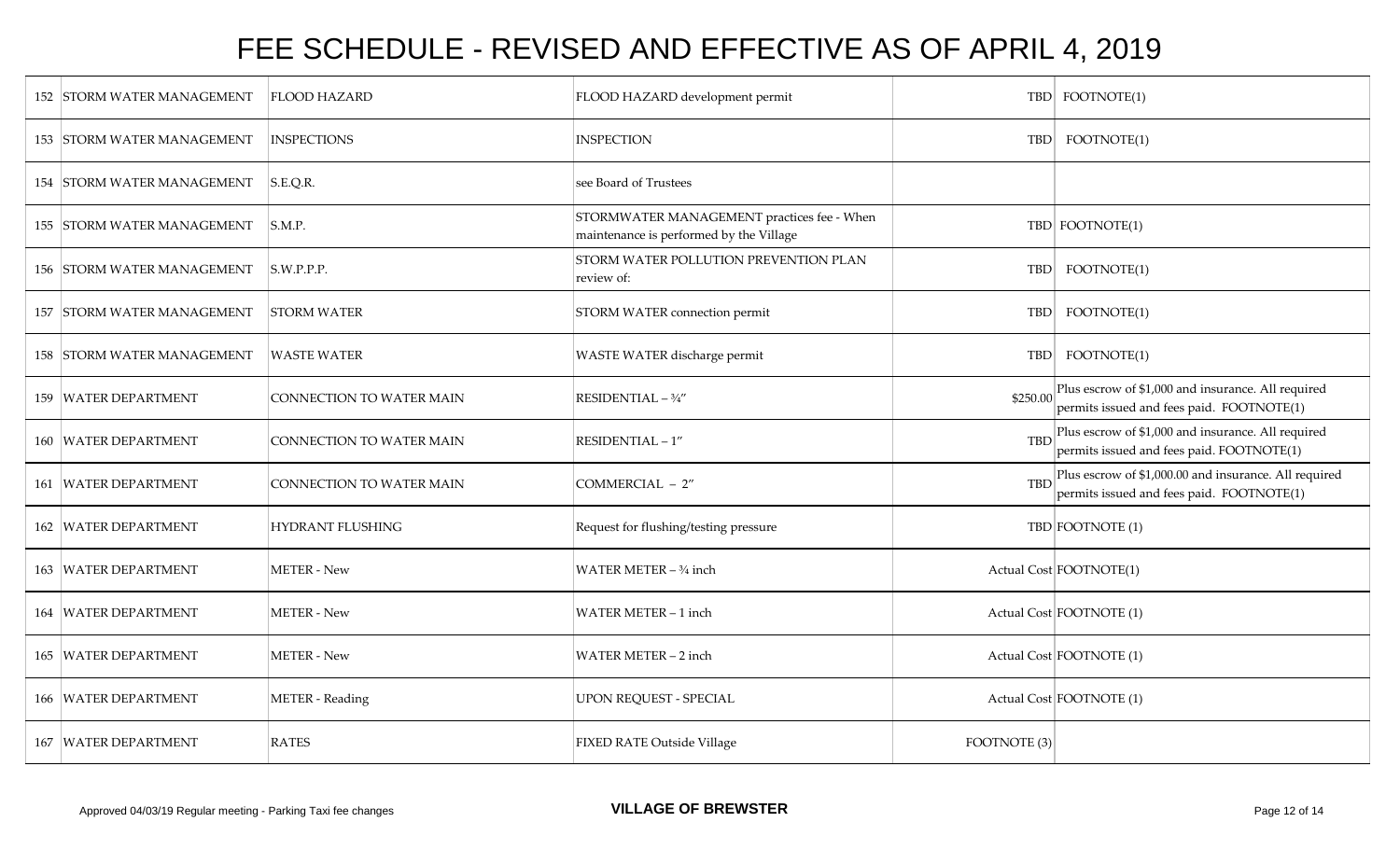| <b>168 WATER DEPARTMENT</b> | <b>RATES</b>                            | FIXED RATE- - Inside Village                                                  | FOOTNOTE (3) |                                                                                                                                                                          |
|-----------------------------|-----------------------------------------|-------------------------------------------------------------------------------|--------------|--------------------------------------------------------------------------------------------------------------------------------------------------------------------------|
| 169 WATER DEPARTMENT        | <b>RATES</b>                            | PER GAL-per unit                                                              | FOOTNOTE (3) |                                                                                                                                                                          |
| 170 WATER DEPARTMENT        | RATES - Peaceable Hill Water District   | PER GAL-BULK Outside Village                                                  | FOOTNOTE (3) |                                                                                                                                                                          |
| 171 WATER DEPARTMENT        | TURN-OFF WATER SERVICE                  | WATER SERVICE Turn-off by Request or emergency<br>during normal working hours | \$65.00      | Plus actual costs for accessing damaged or obstructed<br>curb valves.                                                                                                    |
| 172 WATER DEPARTMENT        | TURN-OFF WATER SERVICE                  | WATER SERVICE Turn-off by Request after normal<br>working hours               |              | footnote (1) will include additional fees for accessing<br>Actual Cost damaged or obstructed curb valves and a minimum of 4<br>hours overtime after normal working hours |
| 173 WATER DEPARTMENT        | TURN-OFF WATER SERVICE                  | TERMINATION FEE Nonpayment,                                                   | \$100.00     | Plus actual costs for accessing damaged or obstructed<br>curb valves.                                                                                                    |
| 174 WATER DEPARTMENT        | TURN-ON WATER SERVICE                   | RESIDENTIAL - during normal working hours                                     | \$65.00      | Plus actual costs for accessing damaged or obstructed<br>curb valves.                                                                                                    |
| 175 WATER DEPARTMENT        | TURN-ON WATER SERVICE                   | RESIDENTIAL - after normal working hours                                      |              | FOOTNOTE (1) will include additional fees for<br>Actual Cost accessing damaged or obstructed curb valves and a<br>minimum of 4 hours overtime after normal working       |
| 176 WATER DEPARTMENT        | TURN-ON WATER SERVICE                   | <b>COMMERCIAL</b>                                                             | \$100.00     | Plus actual costs for accessing damaged or obstructed<br>curb valves.                                                                                                    |
| 177 WATER DEPARTMENT        | WATER LEAK (between water main + meter) | WATER LINE (per day) 3/4"                                                     |              | Actual Cost FOOTNOTE (1)                                                                                                                                                 |
| 178 WATER DEPARTMENT        | WATER LEAK (between water main + meter) | WATER LINE (per day) 1"                                                       |              | Actual Cost FOOTNOTE (1)                                                                                                                                                 |
| 179 WATER DEPARTMENT        | WATER LEAK (between water main + meter) | WATER LINE (per day) 2"                                                       |              | Actual Cost FOOTNOTE (1)                                                                                                                                                 |
| 180 WATER DEPARTMENT        | WATER LEAK (between water main + meter) | WATER LINE (per day) 2" or larger                                             |              | Actual Cost FOOTNOTE (1)                                                                                                                                                 |
| 181 ZONING BOARD OF APPEALS | <b>APPLICATION</b>                      | PRELIMINARY PROJECT Review                                                    | \$0.00       |                                                                                                                                                                          |
| 182 ZONING BOARD OF APPEALS | E.I.S.                                  | Environmental Impact Statement May Be Required with<br>Application            |              | Actual Cost FOTNOTE (1)                                                                                                                                                  |
| 183 ZONING BOARD OF APPEALS | <b>ESCROW - COMMERCIAL</b>              | Professional services FOOTNOTE (2)                                            | \$3,000      | Listed fee will be required at time of application.<br>Replenish when remaining balance reaches \$1,000.00                                                               |
| 184 ZONING BOARD OF APPEALS | <b>ESCROW - RESIDENTIAL</b>             | Professional services FOOTNOTE (2)                                            | \$1,500.00   | Listed fee will be required at time of application.<br>Replenish when remaining balance reaches \$500.00                                                                 |